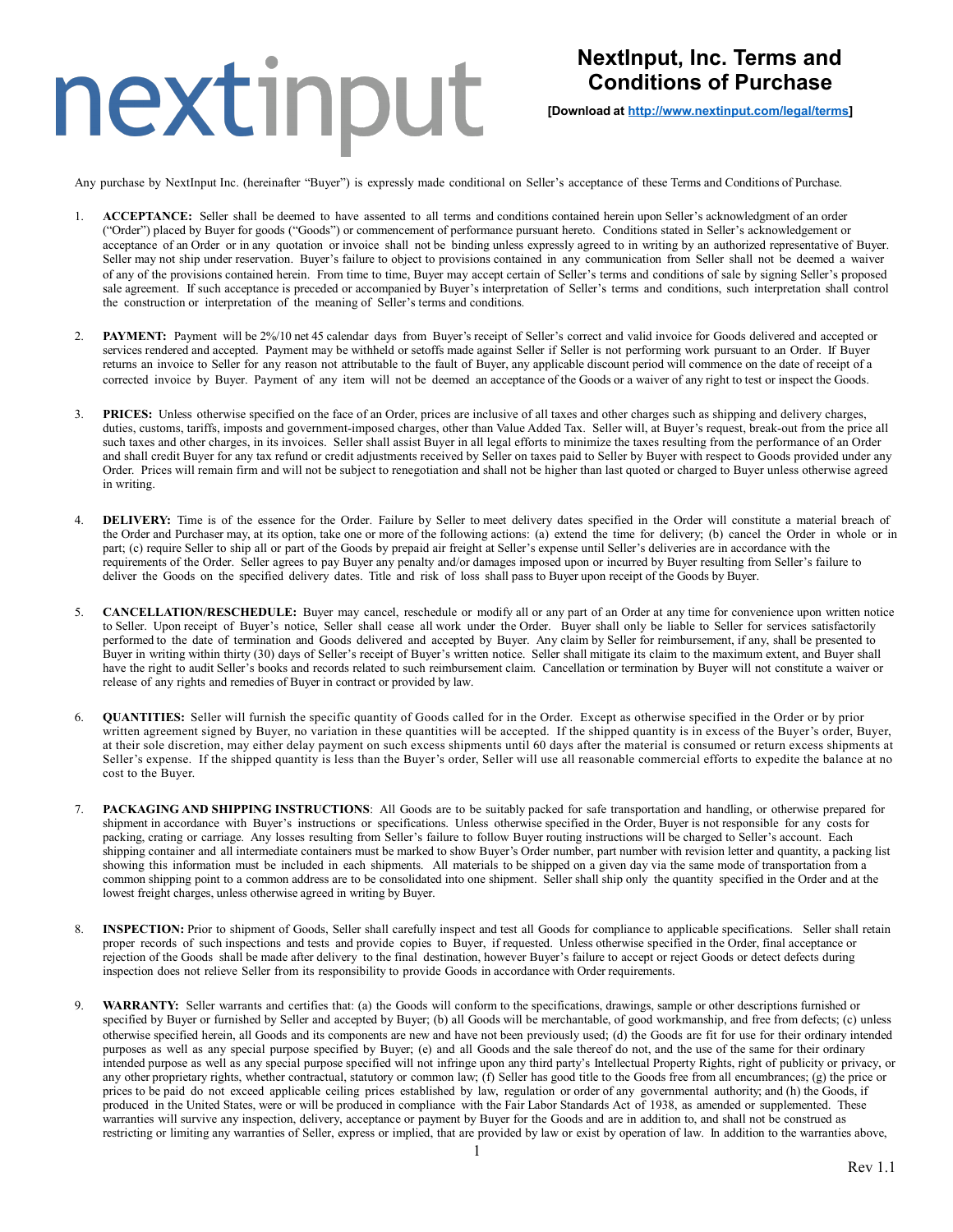# nextinput

### **NextInput, Inc. Terms and Conditions of Purchase**

**[Download at [http://www.nextinput.com/legal/terms\]](http://www.nextinput.com/legal/terms)**

Seller shall extend all warranties that it receives from its vendors to Buyer and Buyer customers. If any of the Goods and/or services furnished under the Order are found at any time to be defective in design, material or workmanship, including latent defects, or otherwise not in conformance with Seller's warranty or the requirements of the Order, Buyer, in addition to other remedies under all applicable warranties or otherwise, may at Buyer's option (i) require Seller to promptly correct any defective or nonconforming Goods by repair or replacement at the location specified by Buyer or (ii) return such defective or nonconforming Goods to Seller at Seller's expense and recover from Seller the Order price. Seller will pay or reimburse Buyer promptly for all costs incurred by Buyer with regard to any defective or nonconforming Goods and/or services.

- 10. **INFRINGEMENT:** Seller agrees to indemnify, hold harmless and defend Buyer, its subsidiaries and affiliates and their respective officers, directors, agents and employees from any and all loss, expenses, damage, liability, claims or demands for actual or alleged infringement of any patent, trademark, copyright or trade secret arising from the purchase, use or sale of Goods or services furnished under the Order, except where such infringement or alleged infringement arises by reason of a design originally furnished to Seller by Purchaser. If the Goods or services or any part thereof or any use thereof be held to constitute infringement and the use enjoined, Seller shall promptly and at its own expense either: (1) procure for Buyer the right to continue using the Goods or services; or (2) replace same with non-infringing Goods or services satisfactory to Buyer or (3) modify the Goods or services in a way satisfactory to Buyer so they become non-infringing.
- 11. **INDEMNITY: SELLER AGREES TO INDEMNIFY AND HOLD HARMLESS BUYER, ITS SUBSIDIARIES AND AFFILIATES AND THEIR RESPECTIVE OFFICERS, AGENTS, AND EMPLOYEES, AND BUYER CUSTOMERS FROM ANY AND ALL LOSSES, EXPENSES, DAMAGES, LIABILITY, CLAIMS OR DEMANDS ARISING OUT OF OR INCIDENTAL TO THE PERFORMANCE, MANUFACTURE, DELIVERY OR INSTALLATION OF GOODS OR THE FURNISHING OF SERVICES UNDER BUYER'S ORDER, INCLUDING WITHOUT LIMITATION ANY RECALL, LATENT DEFECTS, REPLACEMENT OR CORRECTION OF THE GOODS, DEATH OR INJURY TO ANY PERSON, PROPERTY DAMAGE OR LOSS OR ANY ACT OR OMISSION OF SELLER,ITS AGENTS, EMPLOYEES OR SUBCONTRACTORS.**
- 12. **ASSIGNMENT:** Seller will not delegate any duties, nor assign any rights or claims under the Order, or for breach thereof, without the prior written consent of Buyer. Any attempted delegation or assignment will be void.
- 13. **NOTICE OF LABOR DISPUTES:** Whenever any actual or potential labor dispute delays or threatens to delay the timely performance of the Order, Seller will immediately give notice of that dispute to Buyer. Seller agrees to insert the substance of this clause in any lower tier subcontract and to require that in the event its lower tier subcontractors' timely performance is delayed or threatened by delay by any actual or potential labor dispute, the lower tier subcontractor will immediately notify its next higher tier contractor of all relevant information with respect to those disputes.
- 14. **CONFIDENTIAL INFORMATION:** Any knowledge or information that Buyer discloses to Seller under Buyer's Order, including, without limitation, specifications, technical or business information, forecasts, or schedules, shall be deemed Buyer confidential, proprietary information; and Seller shall not disclose such information, including without limitation, denial or confirmation, relative to the Order without the prior written consent of Buyer. All tools, equipment, dies, drawings or other materials paid for or furnished by Buyer under the Order shall be and remain the sole property of Buyer.
- 15. **MODIFICATIONS:** No modification, amendment or rescission of the Order may be made without the prior written agreement of Buyer. Any changes to qualified critical materials are subject to Buyer's prior written approval, and substitutes will not be accepted unless authorized in writing by Buyer's duly authorized management. Any overrun quantities will be subject to Buyer's prior written approval. Buyer reserves the right to and Seller agrees to accept reasonable changes to the Order, including, without limitation, changes to quantities, packing, testing, destinations, specifications, designs and delivery schedules, but these changes will be authorized only by Buyer's written Order. If an Order affects delivery or price, Seller will notify Buyer immediately and an equitable adjustment in prices or other terms hereof will be agreed upon in a written amendment to the Order.
- 16. **FORECASTS:** Any Buyer forecasts furnished under an Order are presented in good faith and are nonbinding on Buyer. Buyer shall only be liable for actual Order releases made by Buyer's Purchasing Department.
- 17. **GOVERNING LAW:** The validity, interpretation, and performance of an Order and the transactions contemplated thereby shall be controlled by and construed under the laws of California. Seller hereby consents to the exclusive jurisdiction of the Courts of Santa Clara County in all matters regarding it, except to the extent that the Buyer invokes jurisdiction of the Courts of any other country. The applicability of the UN Convention on Contracts for the International Sale of Goods is hereby expressly waived by the parties and does not apply to the interpretation or enforcement of an Order.
- 18. **REMEDIES:** The remedies reserved in the Order are cumulative and additional to any other further remedies at law or in equity; however, in no event will Buyer be liable to Seller for incidental or consequential damages. All of the terms of the Order are material terms and no waiver of or exception to any of the terms, conditions or provisions contained in the Order shall be valid unless specifically agreed to in writing by Buyer.
- 19. **NON-WAIVER DEFAULT:** Each shipment made under any Order shall be treated as a separate sale and transaction, but in the event of any default by Seller, if Buyer elects to continue to accept shipments, its action shall not constitute a waiver of any default by Seller or in any way affect Buyer's legal remedies for any such default.
- 20. **COMPLIANCE WITH LAWS:** Seller represents and warrants that it will comply fully with all applicable laws and regulations pertaining to its performance of its obligations under this Order, including, without limitation, applicable employment, tax, EU and US export control and environmental laws relating in any way to the production, manufacture, sale and delivery of the Goods. In particular, Seller shall not participate or encourage, directly or indirectly, the offering, giving or promising to offer or give, directly or indirectly, money or anything of value to any official of a government, political party